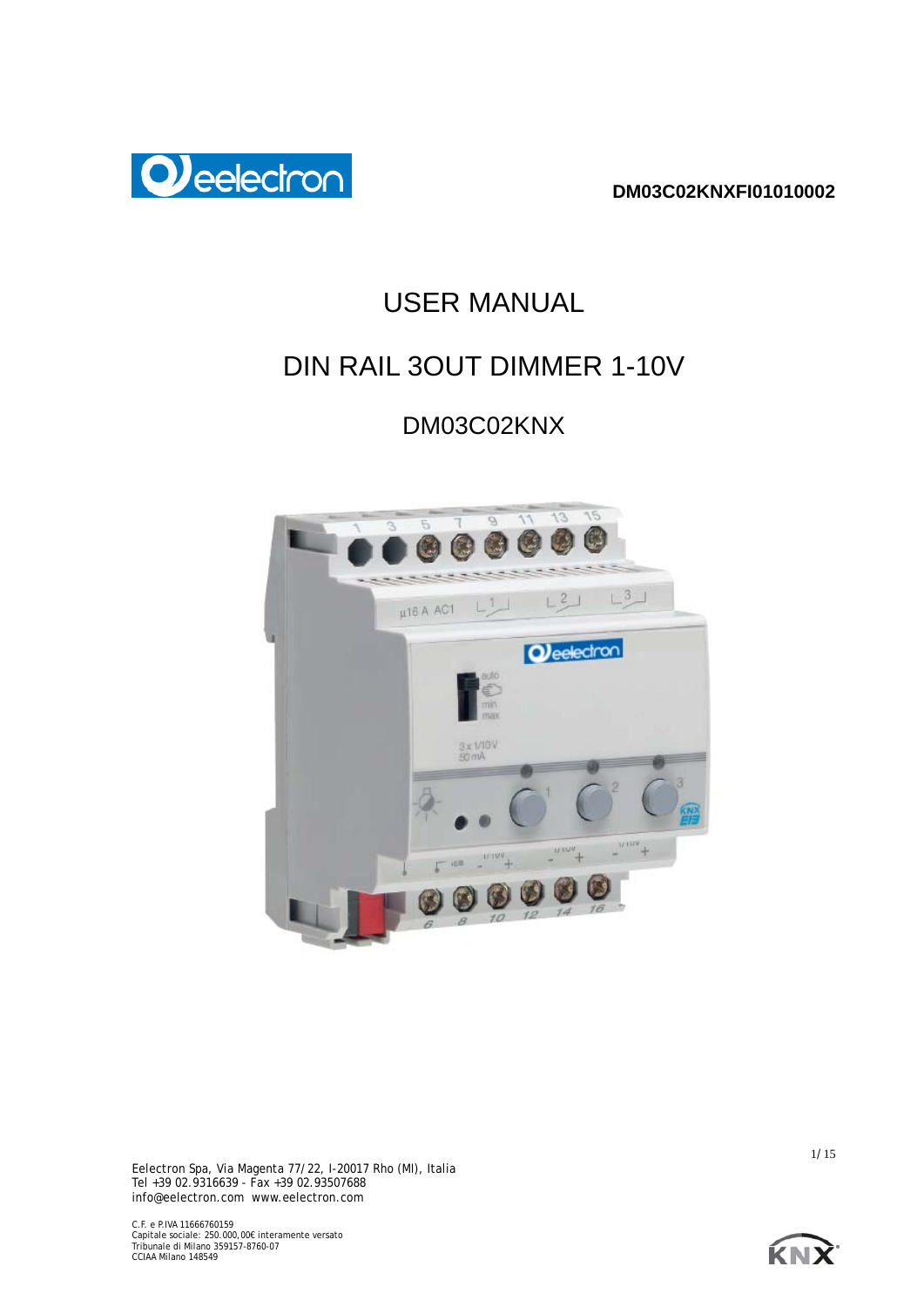

| 1. Presentation of the DM03C01KNX application's Dimming         |  |
|-----------------------------------------------------------------|--|
| 2. Dimming function configuration and parameter                 |  |
| 2.1 Objects list                                                |  |
| 2.2 Initialization parameters and setting of dimming limits     |  |
|                                                                 |  |
| 2.3.1 ON/OFF, Status indication and Brightness value indication |  |
| 2.3.2 Dimming function                                          |  |
| 2.3.3 Timer function                                            |  |
| 2.3.4 Priority function                                         |  |
| 2.3.5 Scene function                                            |  |
| 2.3.6 Special statuses                                          |  |
| 3. Main characteristics                                         |  |
| 4. Physical addressing                                          |  |
|                                                                 |  |



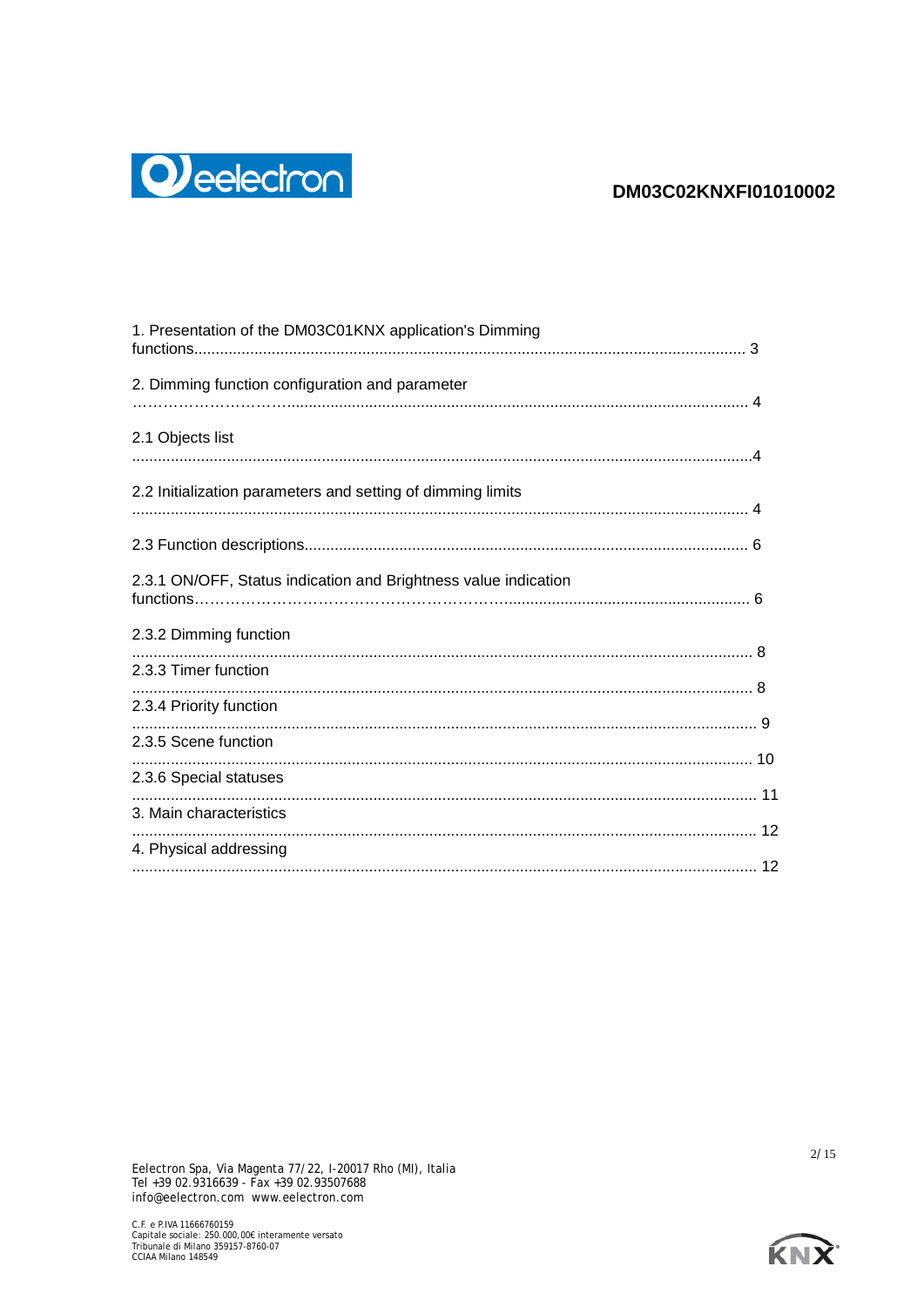

# **1. Presentation of the applications Dimming functions**

The dimmer driver allows dimming or ON/OFF control of lighting circuits via a 1/10V link. This 1-10V link can control remote dimmers or electronic ballasts.

The application software can be used to configure the 1-10V Dimmer output :

I

It's main functions are :

# **■ ON/OFF**

The ON/OFF function is used to switch a lighting circuit ON or OFF.

• ON : switching ON at the lighting level defined by parameters. Switching ON can be gradual or instantaneous.

• OFF : switching OFF. Switching OFF can be gradual or instantaneous.

The command may come from pushbuttons.

## **■ Timer**

The Timer function is used to switch a lighting circuit ON or OFF for an adjustable time. Depending on the operation mode selected, the output may be delayed for ON or OFF switching. An adjustable cut-OFF prewarning

indicates the end of the delay time by dividing the lighting level by two.

# ■ **Priority**

The Priority function is used to override an output to an adjustable lighting level.

This command has the highest priority. No other command is taken into account if a priority is active. Only a priority end

command re-enables the other commands.

Application : Maintaining lighting ON for safety reasons.

# **■ Scene**

The Scene function groups a set of outputs. These outputs can be set to an adjustable predefined status.

Pressing a single pushbutton activates a scene.

# **■ Setting of minimum and maximum dimming range limits**

This function is used to define minimum and maximum output dimming levels. These values can be defined by ETS parameterisation or directly on the front of the product.



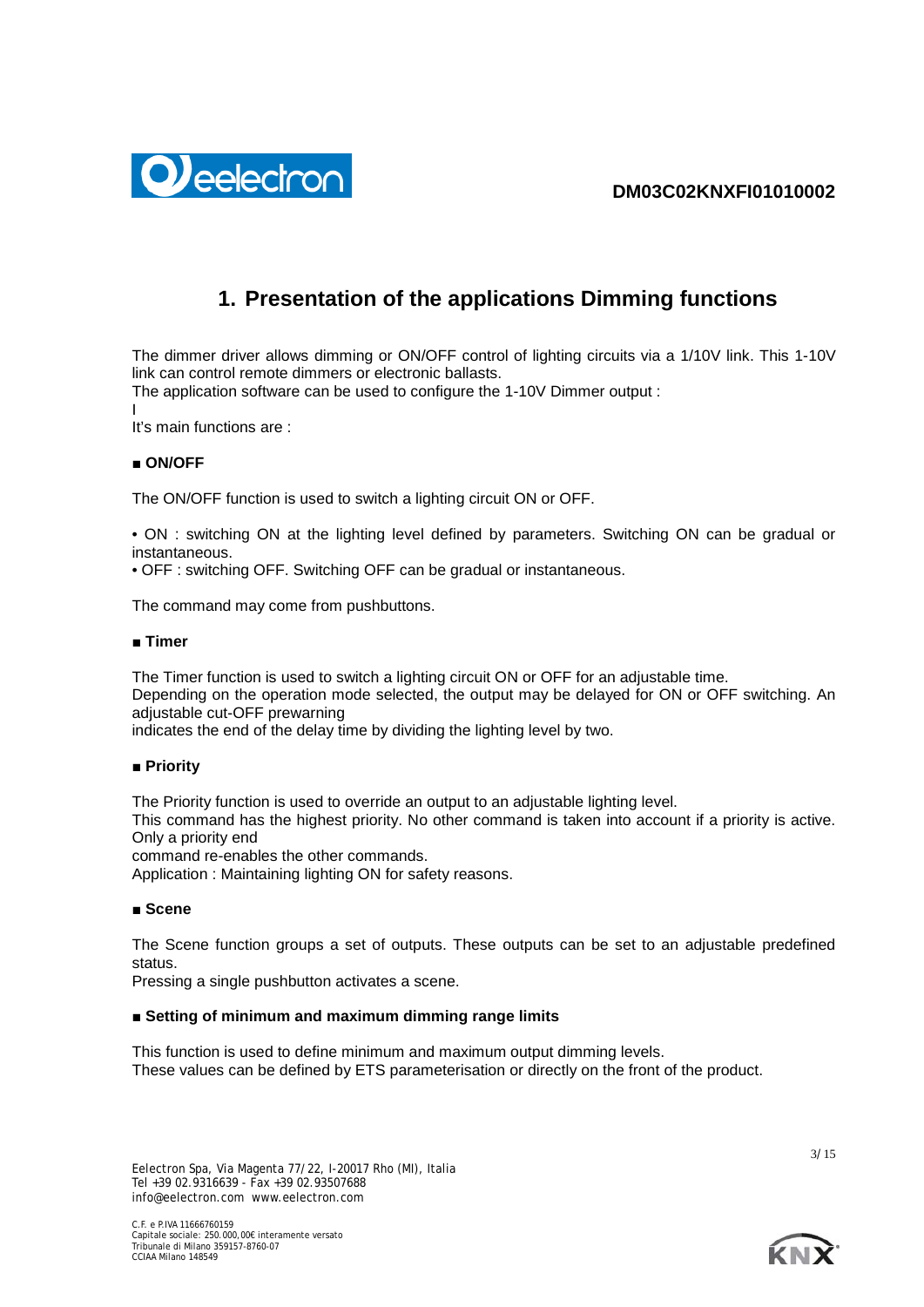

### **■ Manual mode**

The Manual mode is used to isolate the product from the bus. The lighting circuit's brightness level can be controlled locally in this mode.

- Short key-presses : The output is controlled in ON/OFF mode.

- If the channel's value was at least equal to 1% (ON) before switching to Manual mode, the output takes the value 0% (OFF).

- If the channel's value was equal to 0% (OFF) before switching to Manual mode, the output takes the value 100% (ON).

The setpoint is applied immediately, without taking account of the Dimming duration when switched ON, Dimming duration when switched OFF and Brightness when switched ON parameters.

- Long key-presses : The controlled output varies between the adjustable Minimum dimming value and Maximum dimming value limits.

- If the channel's value was strictly higher than the adjustable Minimum dimming value limit and strictly lower than the adjustable Maximum dimming value limit before switching to Manual mode : the dimming direction is identical to the last dimming direction applied to the channel.

- If the channel's value was less than or equal to the adjustable Minimum dimming value limit before switching to Manual mode : the dimming direction will be an increase.

- If the channel's value was higher than or equal to the adjustable Maximum dimming value limit before switching to Manual mode : the dimming direction will be a decrease. Each new long key-press will reverse the dimming direction. The setpoint is applied immediately, without taking account of the Dimming duration when switched ON, Dimming duration when switched

OFF and Brightness when switched ON parameters. Network commands are ignored in Manual mode and the statuses of the selected outputs are maintained upon return to Auto.mode.

Eelectron Spa, Via Magenta 77/22, I-20017 Rho (MI), Italia Tel +39 02.9316639 - Fax +39 02.93507688 info@eelectron.com www.eelectron.com



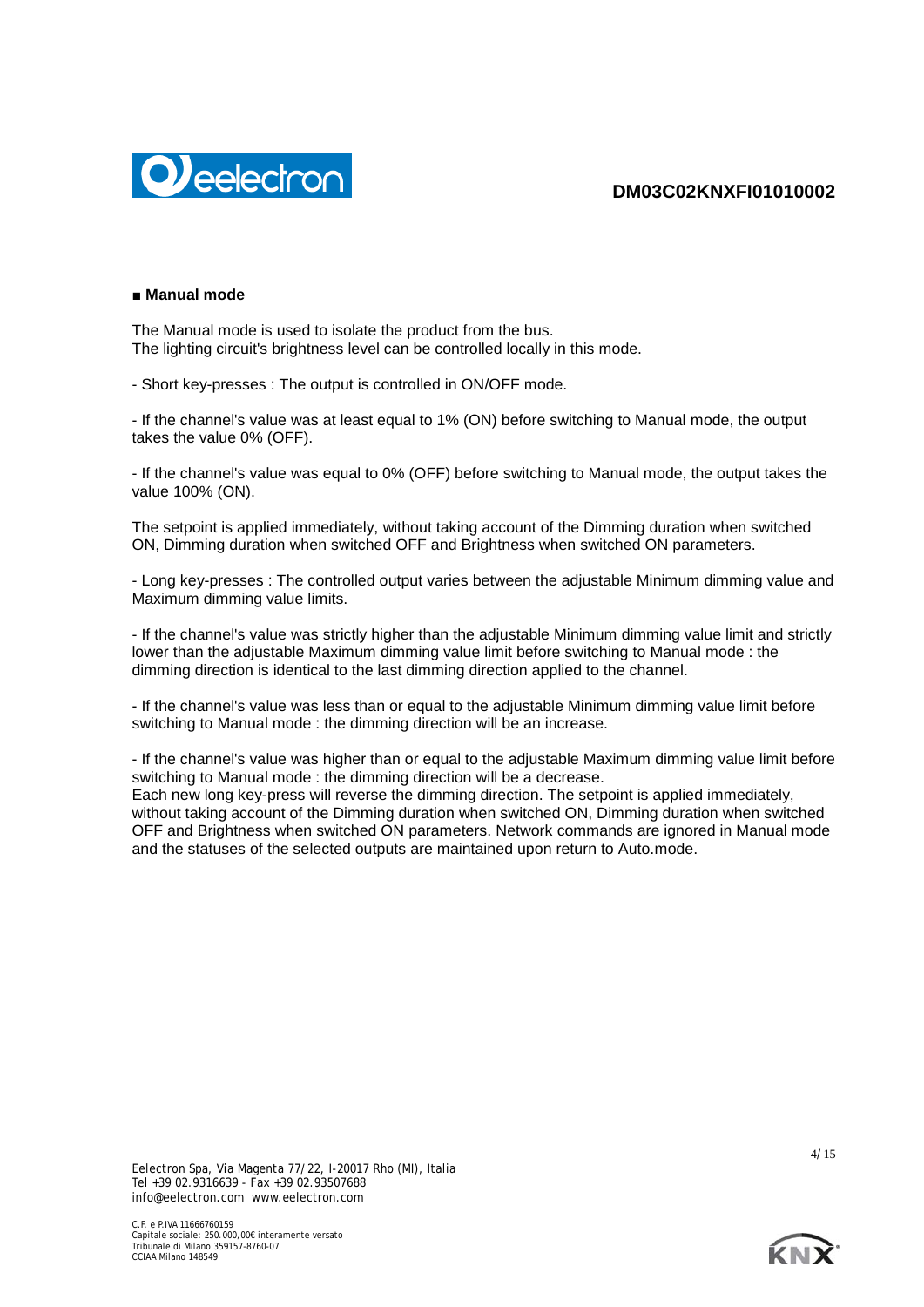

# **2. Dimming function configuration and parameters**

# **2.1Objects list**

| Number | Name              | Object Function | Length | R | W |                          | ш                            | Priority |
|--------|-------------------|-----------------|--------|---|---|--------------------------|------------------------------|----------|
| 國      | ON/OFF            | Output 1        | 1 bit  | R | W | $\blacksquare$           |                              | Low      |
| 國      | Dimming           | Output 1        | 4 bit  | R | W | $\overline{\phantom{a}}$ | -                            | Low      |
| 國      | Brightness value  | Output 1        | 1 Byte | R | W | $\overline{\phantom{a}}$ |                              | Low      |
| ■【3    | Timer             | Output 1        | 1 bit  | R | W | $\overline{\phantom{0}}$ |                              | Low      |
| 國4     | <b>Priority</b>   | Output 1        | 2 bit  | R | W | $\overline{\phantom{a}}$ | $\qquad \qquad \blacksquare$ | Low      |
| 國5     | Scene             | Output 1        | 1 Byte | R | W |                          |                              | Low      |
| 國6     | Status indication | Output 1        | 1 bit  | R |   |                          | $\overline{\phantom{a}}$     | Low      |
| 國物     | Brightness value  | Output 1        | 1 Byte | R |   |                          | $\qquad \qquad \blacksquare$ | Low      |

# **2.2 Initialization parameters and setting of dimming limits**

| 1.1.1 Dimmer 1x 1/10V                |                                                                                                                                                                                                                                           | $\mathbf{X}$                                                                                                            |
|--------------------------------------|-------------------------------------------------------------------------------------------------------------------------------------------------------------------------------------------------------------------------------------------|-------------------------------------------------------------------------------------------------------------------------|
| Initialization                       | Initialization                                                                                                                                                                                                                            |                                                                                                                         |
| Scenes<br>Automatic controls<br>Data | Local min/max dimmer settings<br>authorisation<br>Modification of relative dimming<br>min/max values after download<br>Minimal dimming value<br>Value (1, 100%)<br>Maximum dimming value<br>Value (50%, 100%)<br>Status after downloading | Authorised<br>۰<br>Modified<br>$\blacktriangledown$<br>글<br>클<br>$\sqrt{100}$<br>$\overline{\phantom{0}}$<br>Last value |
|                                      | <b>OK</b><br>Cancel                                                                                                                                                                                                                       | Help<br>Default<br>Info                                                                                                 |

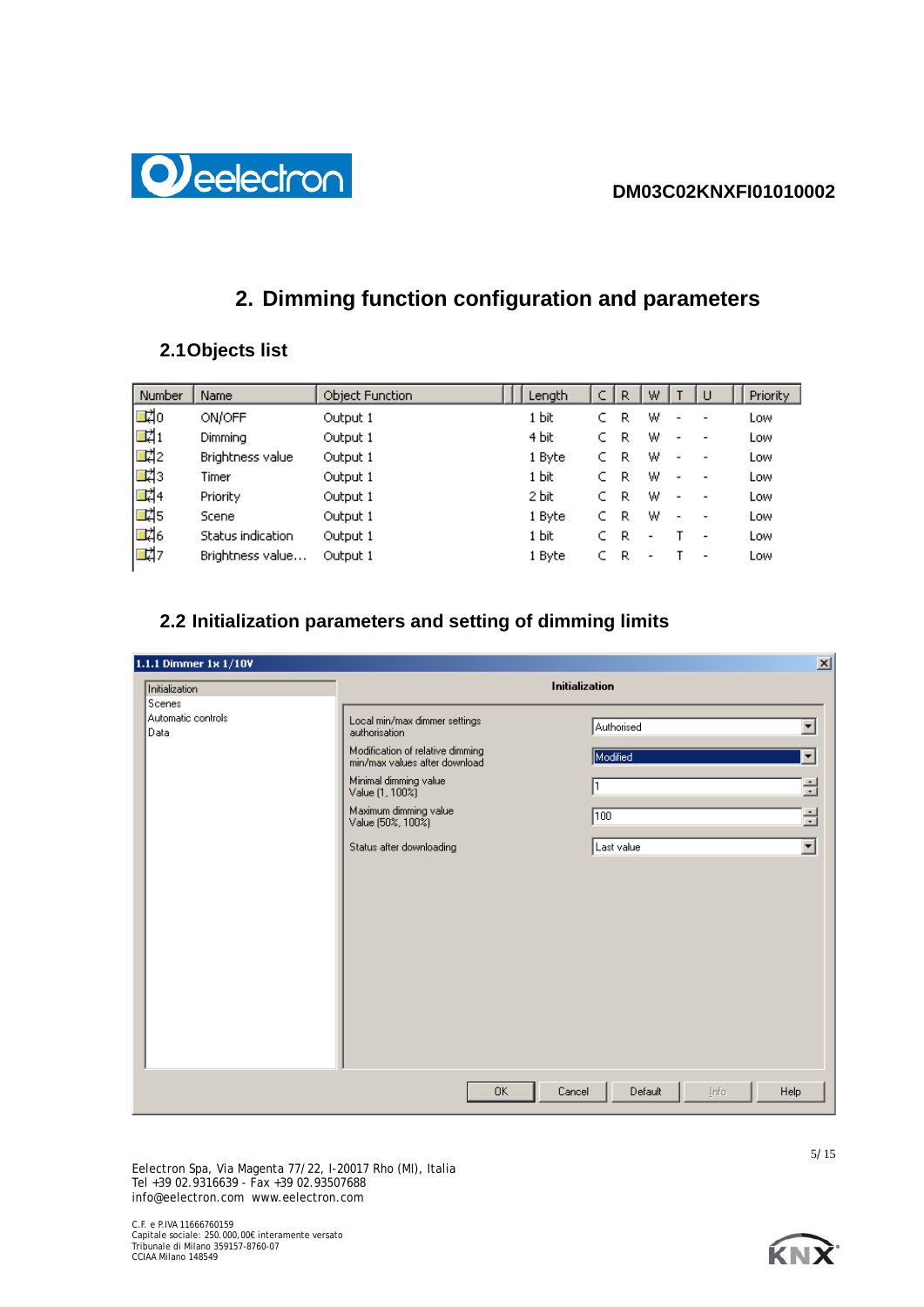



## **■ Setting of minimum and maximum dimming range limits**

The relative dimming range can be defined on the product or via an ETS parameter.

### ■ Local setting of Min. and Max. limits

A 4-position switch on the front of the product provides access to the following modes :

- Auto
- Min
- Max
- Manual

The Min and Max positions allow you to set the output's minimum and maximum lighting levels. These can be set by storing the output's current lighting level after a long key-press on the output pushbutton on the front of the product. Storage is confirmed by double-flashing of the LED associated to the channel.

#### **■ ETS parameters**

In the case of ETS downloading, you can :

- Not modify the limits set locally.
- Replace the limits set locally by the parameter values.

After download, you can :

- Reset the previous brightness (last value)
- Leave the output switched OFF

| <b>Designation</b>                                        | <b>Description</b>                                                                                                                                                                       | <b>Values</b>                                                 |
|-----------------------------------------------------------|------------------------------------------------------------------------------------------------------------------------------------------------------------------------------------------|---------------------------------------------------------------|
| Local min./max. dimmer limit<br>setting authorization     | This parameter authorizes or forbids taking into<br>account the switch's Min. and Max. positions.                                                                                        | Forbidden, Authorized.<br>Default value: Authorized.          |
| Modification of relative dimming<br>limits after download | This parameter defines the dimming limits to be<br>used after download:<br>- The limits set on the product (not modi-<br>fied).<br>- The limits defined by ETS parameters<br>(modified). | Not modified, Modified<br>Default value: Not modified         |
| Minimum dimming value*                                    | This parameter defines the minimum brightness<br>level for dimming.                                                                                                                      | 1% to 50% in 1% steps<br>Default value: 1%                    |
| Maximum dimming value*                                    | This parameter defines the maximum<br>brightness level for dimming.                                                                                                                      | 51% to 100% in 1% steps<br>Default value: 100%                |
| Status after download                                     | This parameter defines the output status<br>applied after download.                                                                                                                      | Output switched OFF, Last value<br>Default value : Last value |

\* These parameters are only visible if the Modification of relative dimming limits during download parameter has the value **Modified** 

Eelectron Spa, Via Magenta 77/22, I-20017 Rho (MI), Italia Tel +39 02.9316639 - Fax +39 02.93507688 info@eelectron.com www.eelectron.com

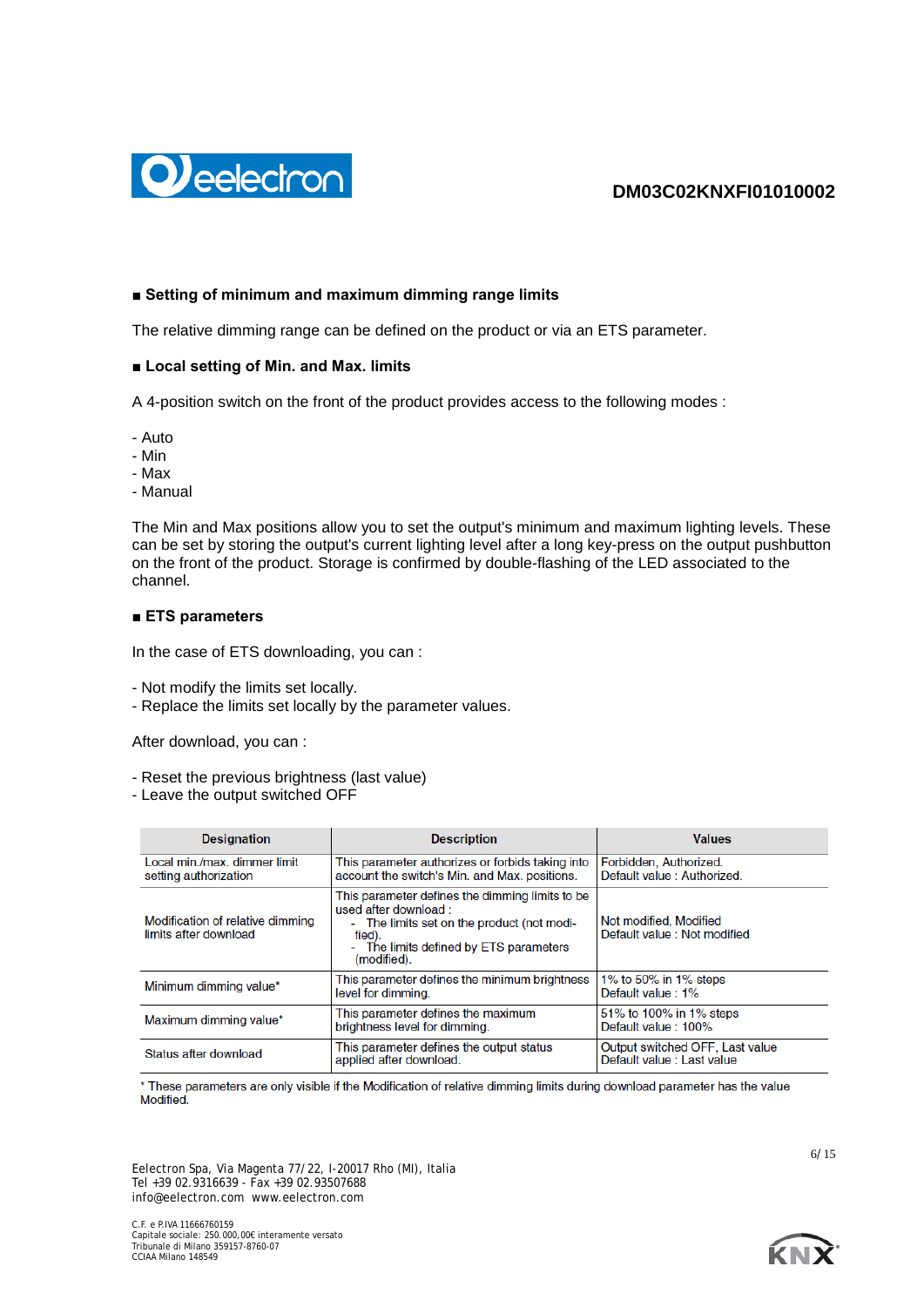

# **2.3Function descriptions**

# **2.3.1 ON/OFF, Status indication and Brightness value indication functions**

The ON/OFF function is used to switch the output ON or OFF using the ON/OFF object.

• ON : switching ON at the lighting level defined by parameters. Switching ON can be gradual or instantaneous.

• OFF : switching OFF. Switching OFF can be gradual or instantaneous.

The dimmer speed is settable.

The dimming periods when switched ON and switched OFF are defined by parameters for the ON/OFF function; these parameter values are also used for the Timer and Priority functions.

The output status and the lighting level are indicated on the bus by the Brightness value indication object.



Eelectron Spa, Via Magenta 77/22, I-20017 Rho (MI), Italia Tel +39 02.9316639 - Fax +39 02.93507688 info@eelectron.com www.eelectron.com

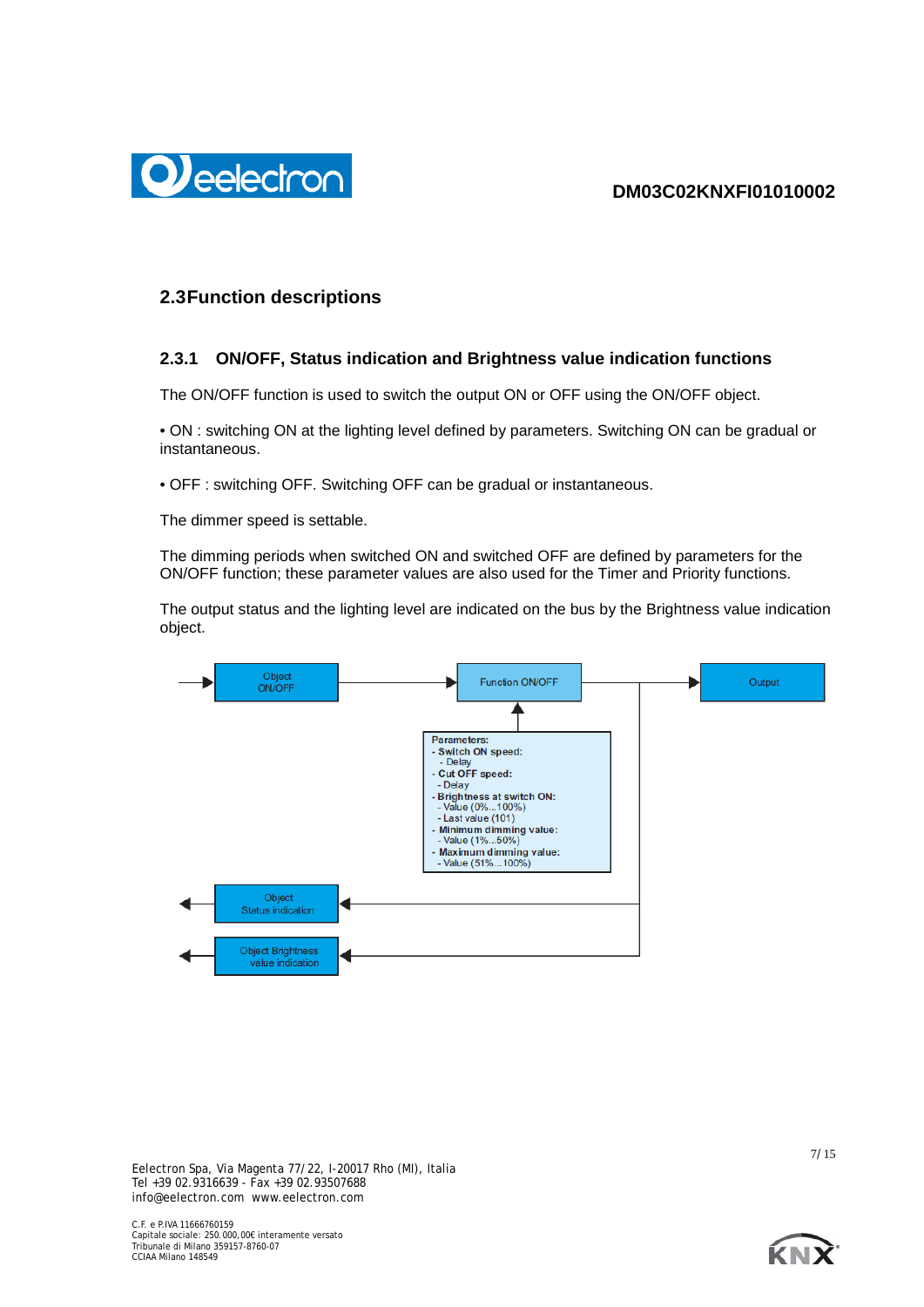



 $\rightarrow$  Operating principle



| Switching-ON speed          |  |
|-----------------------------|--|
| Relative dimmer speed       |  |
| Switching-OFF speed         |  |
| Brightness when switched ON |  |

Eelectron Spa, Via Magenta 77/22, I-20017 Rho (MI), Italia Tel +39 02.9316639 - Fax +39 02.93507688 info@eelectron.com www.eelectron.com

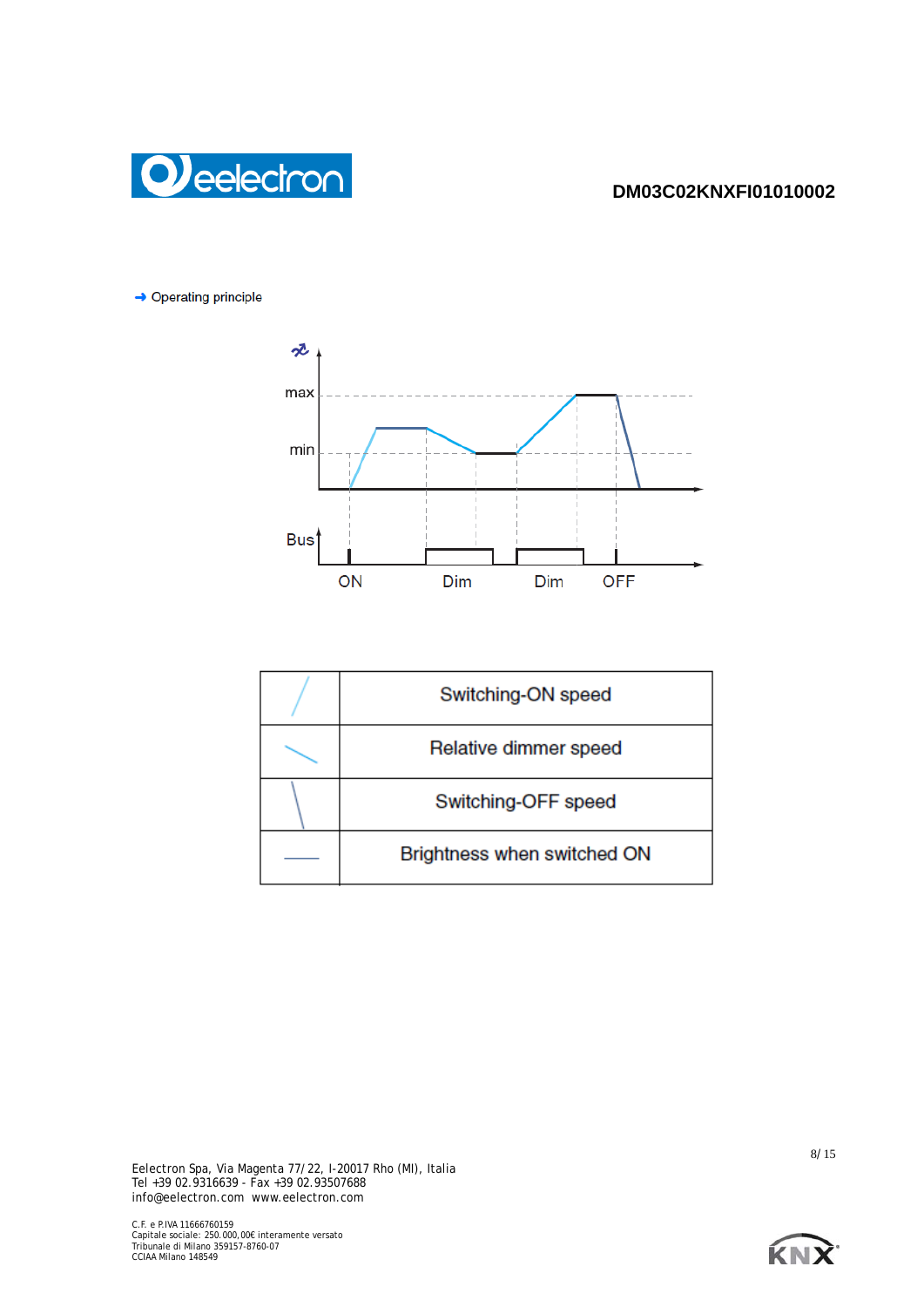

#### $\rightarrow$  Parameters

| Initialization                       |                                                                                                                                                                                                                                                                                                  | <b>Automatic controls</b>                                                                                   |                                                                                                                                                         |
|--------------------------------------|--------------------------------------------------------------------------------------------------------------------------------------------------------------------------------------------------------------------------------------------------------------------------------------------------|-------------------------------------------------------------------------------------------------------------|---------------------------------------------------------------------------------------------------------------------------------------------------------|
| Scenes<br>Automatic controls<br>Data | Dimming period<br>Dimming period at switch-ON<br>Dimming period at switch-OFF<br>Brightness at switch-DN<br>Value (1,101) [last value: 101)<br>Brightness at bus failure<br>Value [1,101] [last value: 101]<br>Timer operation<br>Timer<br>Cut-OFF pre-warning duration<br>Status after priority | 5 <sub>see</sub><br>Immediate ON<br>Immediate ON<br>101<br>101<br>ON<br>3 min<br>No pre-warning<br>Maintain | $\overline{\phantom{a}}$<br>$\blacktriangledown$<br>÷<br>클<br>$\pmb{\cdot}$<br>$\overline{\phantom{a}}$<br>$\blacktriangledown$<br>$\blacktriangledown$ |
|                                      |                                                                                                                                                                                                                                                                                                  |                                                                                                             |                                                                                                                                                         |
|                                      |                                                                                                                                                                                                                                                                                                  |                                                                                                             |                                                                                                                                                         |

Screen<sub>2</sub>

| <b>Designation</b>                         | <b>Description</b>                                                                                       | <b>Values</b>                                                                                                                                   |
|--------------------------------------------|----------------------------------------------------------------------------------------------------------|-------------------------------------------------------------------------------------------------------------------------------------------------|
| Dimming period when switched<br>ON         | This parameter defines the time for the<br>brightness to increase from 0% to the value to<br>be reached. | Immediate ON, 1 s, 2 s, 3 s, 4 s, 5 s, 6 s,<br>9 s, 15 s, 30 s, 60 s, 2 min, 5 min, 10 min,<br>20 min. 30 min.<br>Default value : Immediate ON. |
| Dimming period when switched<br><b>OFF</b> | This parameter defines the time for the<br>brightness to decrease from the current value<br>to $0\%$ .   | Immediate ON, 1 s, 2 s, 3 s, 4 s, 5 s, 6 s,<br>9 s, 15 s, 30 s, 60 s, 2 min, 5 min, 10 min,<br>20 min. 30 min.<br>Default value : Immediate ON. |
| <b>Brightness when switched ON</b>         | This parameter defines the brightness level<br>when switched ON.                                         | 0% to 100% in 1% steps, 101 (last value).<br>Default value : 101 (last value).                                                                  |

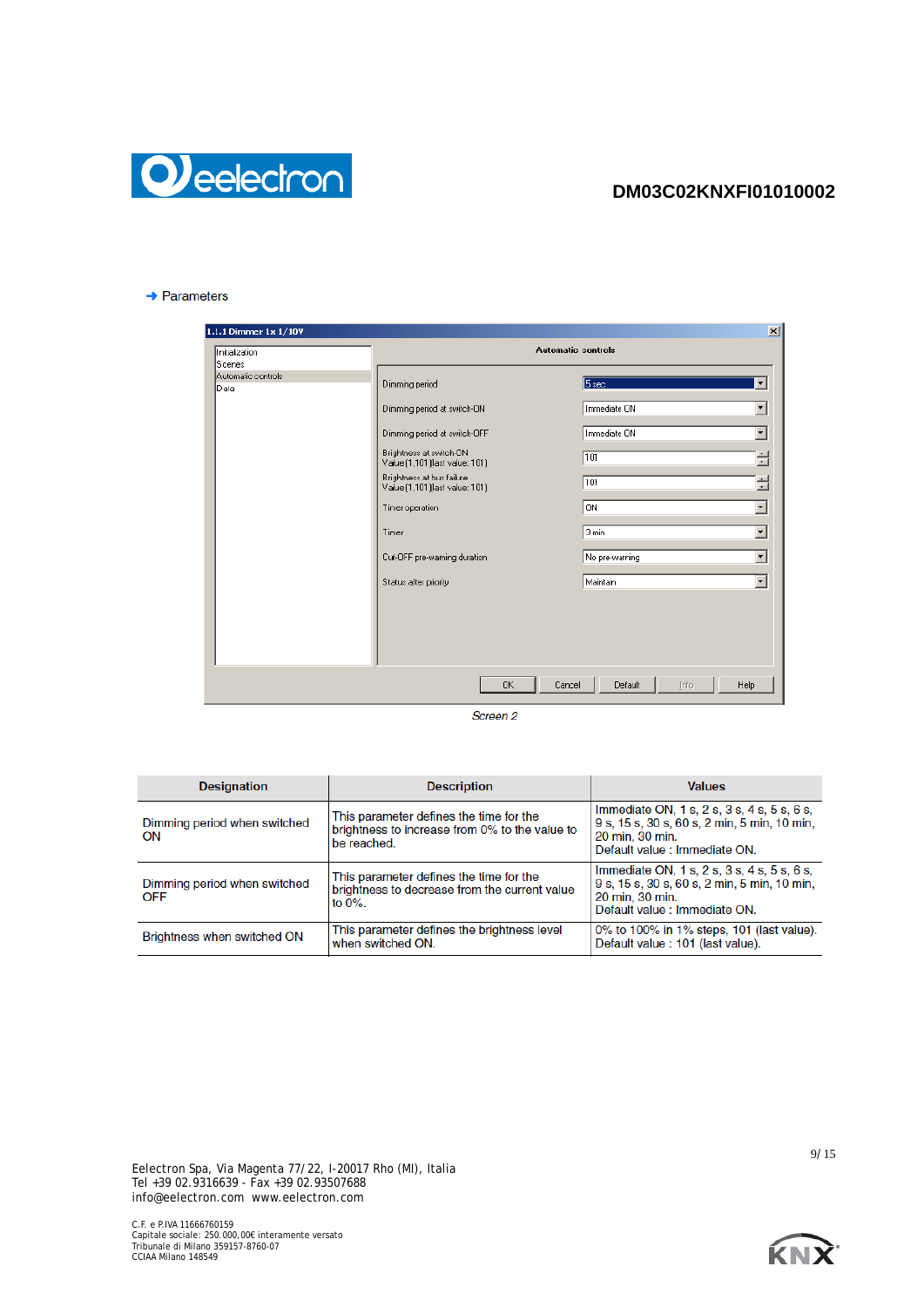

# **2.3.2 Dimming function**

The Dimming function increases and decreases the lighting system's brightness level progressively when a pushbutton is

pressed for a long time.

The Dimming function is started by the Dimming object.

The dimmer speed is settable.



| <b>Designation</b> | <b>Description</b>                     | <b>Values</b>                                                                      |
|--------------------|----------------------------------------|------------------------------------------------------------------------------------|
| Dimming period     | Time to switch dimming from 0 to 100%. | $1 s$ , 2 s, 3 s, 4 s, 5 s, 6 s, 9 s, 15 s, 30 s,<br>60 s.<br>Default value : 3 s. |

# **2.3.3 Timer function**

The Timer function is used to switch a lighting circuit ON or OFF for an adjustable time. The function is started by the Timer object. The dimmer speed is settable (same values as for the ON/OFF function).

Cut-OFF pre-warning (for ON operation) :

An adjustable cut-OFF pre-warning indicates the end of the delay time by dividing the lighting level by two.

The Cut-OFF pre-warning parameter value defines the time before the end of the delay time, when the pre- warning will be applied.

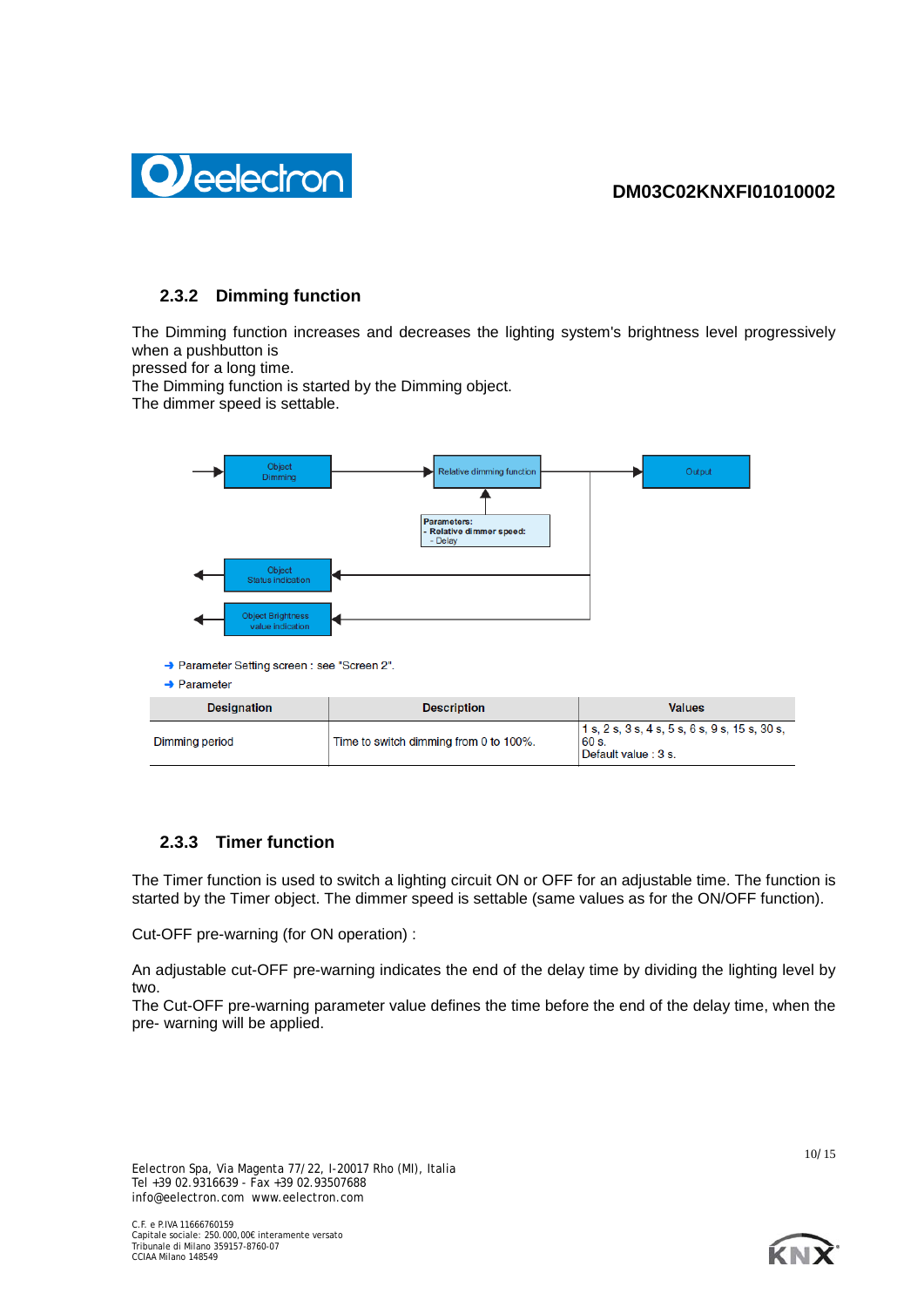



→ Parameter Setting screen : see "Screen 2".

 $\rightarrow$  Parameters

| <b>Designation</b>                                                         | <b>Description</b>                                                                                                 | <b>Values</b>                                                                                                                                   |
|----------------------------------------------------------------------------|--------------------------------------------------------------------------------------------------------------------|-------------------------------------------------------------------------------------------------------------------------------------------------|
| Timer                                                                      | This parameter defines the length of the delay<br>time.                                                            | Not active, Range [1 s 24 h]*<br>Default value : 3 min.                                                                                         |
| <b>Timer operation</b>                                                     | This parameter defines whether the delay time<br>triggers an ON or an OFF status.                                  | ON, Stop                                                                                                                                        |
| Cut-OFF pre-warning                                                        | The parameter value defines the time before the<br>end of the delay time, when the pre-warning will<br>be applied. | No pre-warning, 15 s, 30 s, 1 min.<br>Default value : No pre-warning.                                                                           |
| Dimming period when switched<br>ON<br>(similar to ON/OFF function)         | This parameter defines the time for the<br>brightness to increase from 0% to the value to<br>be reached.           | Immediate ON, 1 s, 2 s, 3 s, 4 s, 5 s, 6 s,<br>9 s, 15 s, 30 s, 60 s, 2 min, 5 min, 10 min,<br>20 min, 30 min.<br>Default value : Immediate ON. |
| Dimming period when switched<br><b>OFF</b><br>(similar to ON/OFF function) | This parameter defines the time for the<br>brightness to decrease from the current value<br>to $0\%$ .             | Immediate ON, 1 s, 2 s, 3 s, 4 s, 5 s, 6 s,<br>9 s, 15 s, 30 s, 60 s, 2 min, 5 min, 10 min,<br>20 min, 30 min.<br>Default value : Immediate ON. |

\* Setting range [1 s 24 h]

1 s, 2 s, 3 s, 5 s, 10 s, 15 s, 20 s, 30 s, 40 s, 45 s, 50 s, 1 min, 1 min 15 s, 1 min 30 s, 2 min, 2 min 30 s, 3 min, 4 min, 5 min, 6 min, 7 min, 8 min, 9 min, 10 min, 11 min, 12 min, 13 min, 14 min, 15 min, 20 min, 30 mi

Eelectron Spa, Via Magenta 77/22, I-20017 Rho (MI), Italia Tel +39 02.9316639 - Fax +39 02.93507688 info@eelectron.com www.eelectron.com

C.F. e P.IVA 11666760159 Capitale sociale: 250.000,00€ interamente versato Tribunale di Milano 359157-8760-07 CCIAA Milano 148549

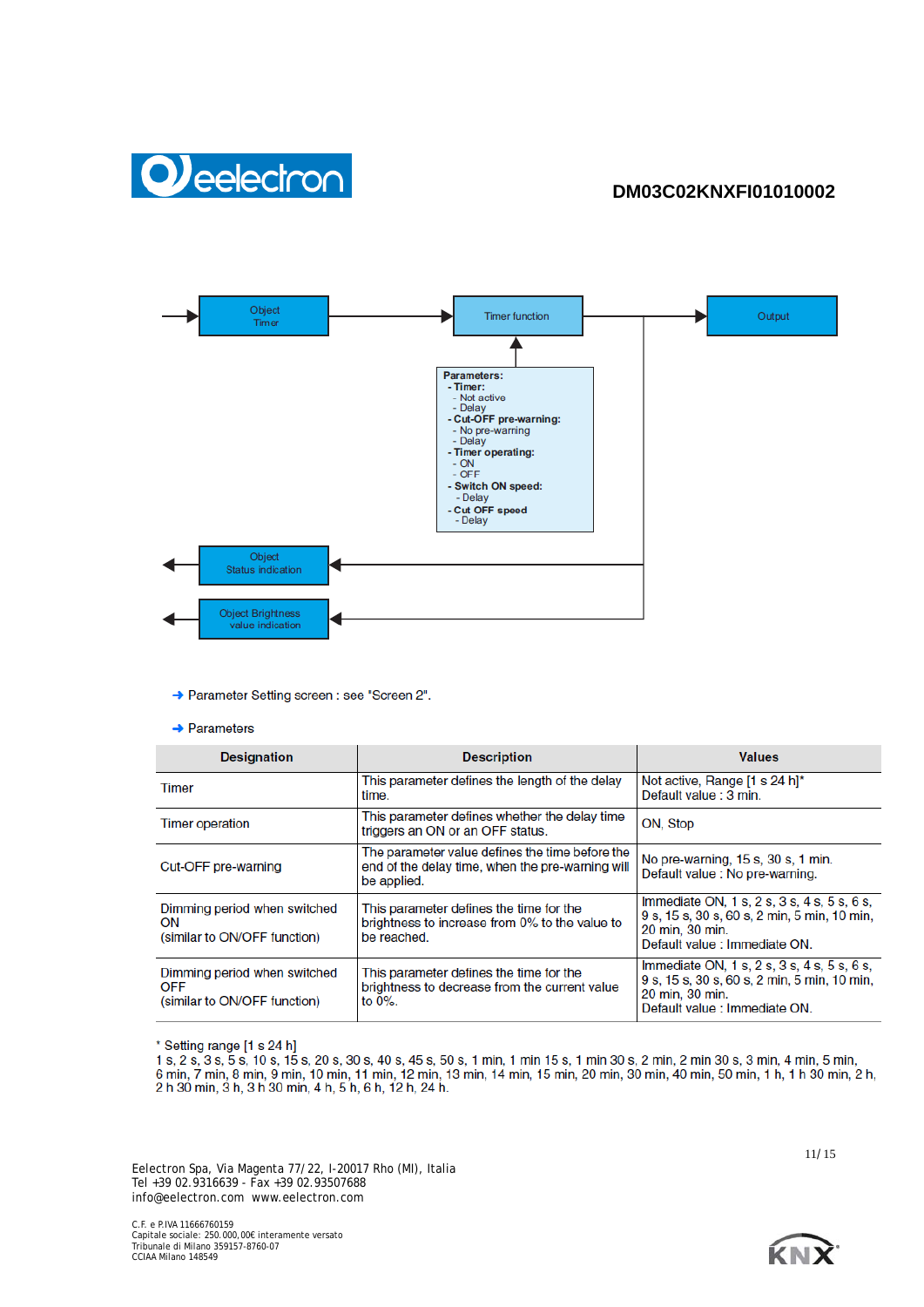

# **2.3.4 Priority function**

The Priority function forces the output and maintains it at a defined ON or OFF status imposed by the input. This function is started by the Priority object (EIS priority). The brightness for priority ON is settable.

The dimmer speed is settable (same values as for the ON/OFF function).

Priority is the function with the highest priority. Only a priority-end command ends the Priority and reauthorizes the bus commands to be taken into consideration.



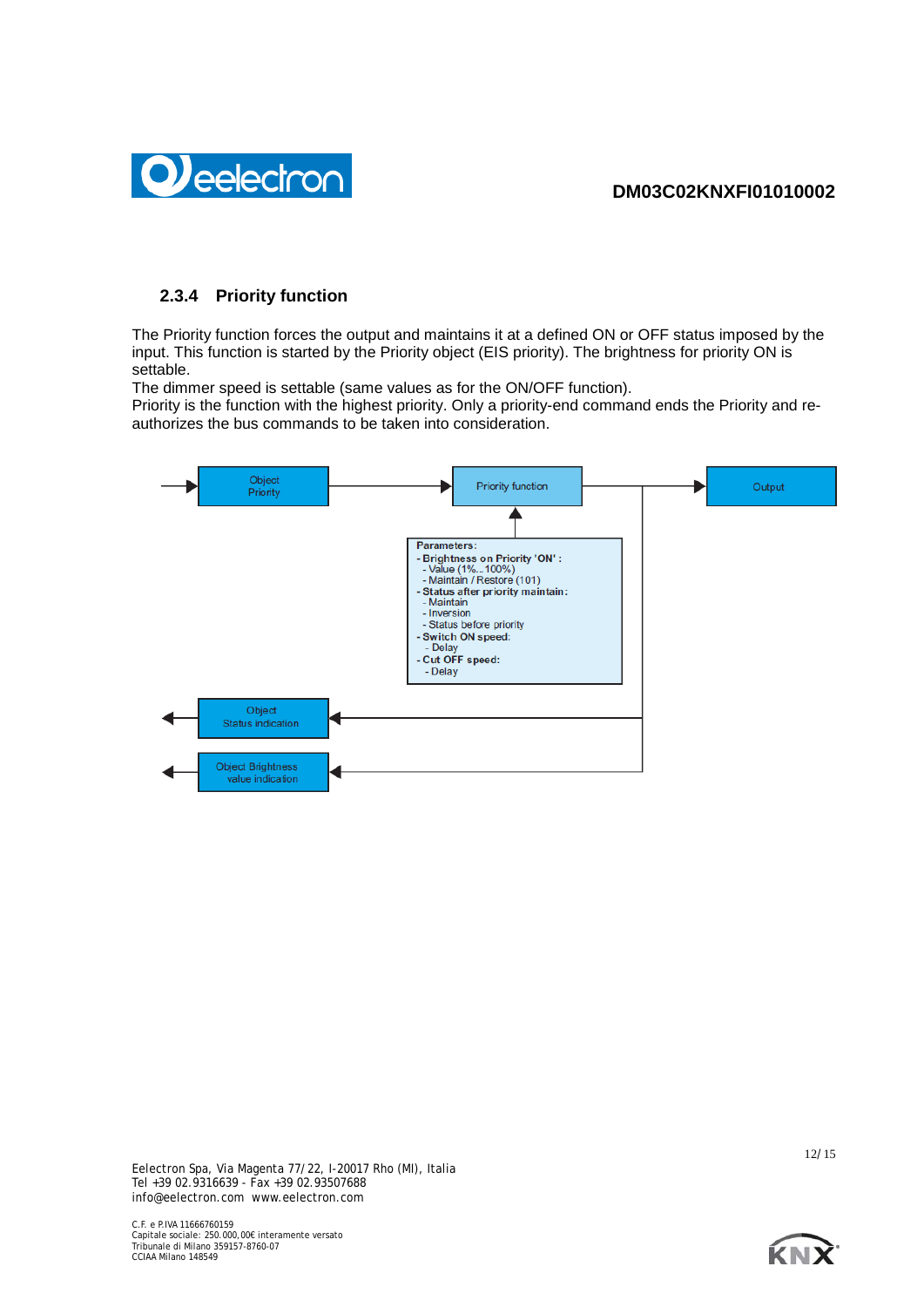



## → Description of the Priority object (EIS priority).

| Bit 1            | Bit 0 |                                                                                         |
|------------------|-------|-----------------------------------------------------------------------------------------|
| Output behaviour |       |                                                                                         |
|                  |       |                                                                                         |
| Output behaviour |       | $00 =$ Priority-end<br>$01 =$ Priority-end<br>$10 =$ OFF priority<br>$11 = ON$ priority |

- → Parameter Setting screen : see "Screen 2".
- $\rightarrow$  Parameters

| <b>Designation</b>                 | <b>Description</b>                                                                       | <b>Values</b>                                                                                                                                                                                                                                                        |
|------------------------------------|------------------------------------------------------------------------------------------|----------------------------------------------------------------------------------------------------------------------------------------------------------------------------------------------------------------------------------------------------------------------|
| Status after priority cancellation | This parameter defines the brightness level to<br>be applied at the end of the Priority. | Maintain, Inversion<br>- Maintain: maintains the output at<br>the status active during Priority.<br>- Inversion : Inversion of the output's<br>status with regards to the status<br>active during Priority (ON to OFF and<br>OFF to ON)<br>Default value : Maintain. |

# **2.3.5 Scene function**

A scene is used to control a group of outputs. Each of the outputs in the group will be set to a status pre-defined for the scene.

A scene is started by the Scene object.

The brightness level can be configured for each scene.

The group of outputs is created beforehand by establishing the link between the outputs that must belong to the scene and the pushbutton that will trigger the scene. Each output may be integrated into 8 different scenes.



Eelectron Spa, Via Magenta 77/22, I-20017 Rho (MI), Italia Tel +39 02.9316639 - Fax +39 02.93507688 info@eelectron.com www.eelectron.com

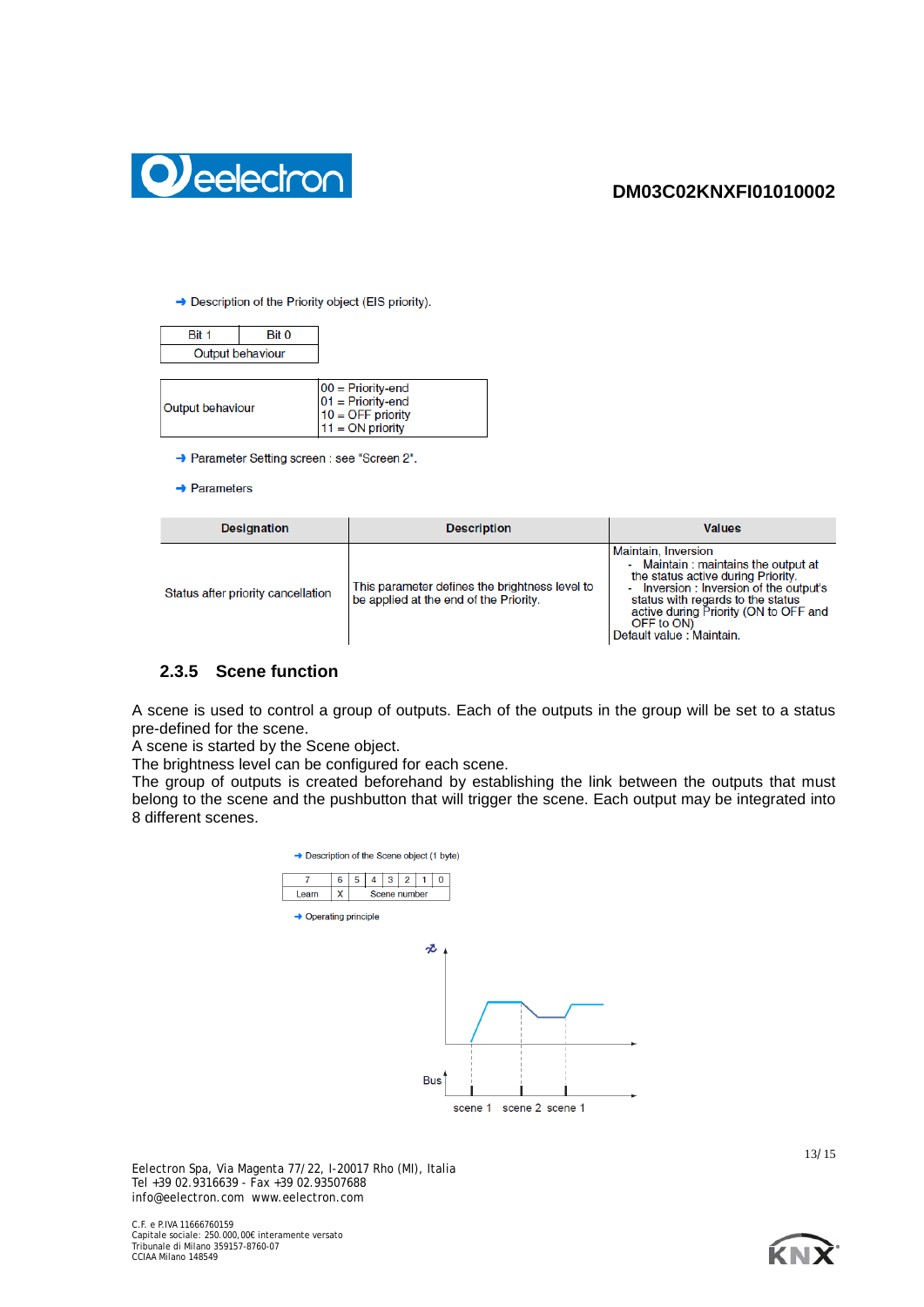

### $\rightarrow$  Parameters

| 1.1.1 Dimmer 1x 1/10V                  |                                                                                                                                                                                                                              | $\vert x \vert$                                                                                                                                       |  |  |
|----------------------------------------|------------------------------------------------------------------------------------------------------------------------------------------------------------------------------------------------------------------------------|-------------------------------------------------------------------------------------------------------------------------------------------------------|--|--|
| Initialization                         |                                                                                                                                                                                                                              | <b>Scenes</b>                                                                                                                                         |  |  |
| Scenes<br>Automatic controls<br>lDaia. | Scene 1 brightness value (%)<br>Scene 2 brightness value (%)<br>Scene 3 brightness value (%)<br>Scene 4 brightness value (%)<br>Scene 5 brightness value [%]<br>Scene 6 brightness value (%)<br>Scene 7 brightness value (%) | ÷<br>100<br>÷<br>100<br>릨<br>$\sqrt{100}$<br>0.25<br>$\blacktriangledown$<br>0.5<br>$\blacktriangledown$<br>0.75<br>$\overline{\mathbf{r}}$<br>1<br>۰ |  |  |
|                                        | Scene 8 brightness value (%)<br>0K                                                                                                                                                                                           | $\overline{0}$<br>Default<br>Help<br>Cancel<br>Info                                                                                                   |  |  |

Screen 3

| <b>Designation</b>           | <b>Description</b>                                                      | <b>Values</b>                                                                                                                                           |
|------------------------------|-------------------------------------------------------------------------|---------------------------------------------------------------------------------------------------------------------------------------------------------|
| Brightness value for scene X | This parameter defines the<br>output status associated to<br>the scene. | Scene 1 to 3:<br>0% to 100% in 1% steps.<br>Default value: 100%.<br>Scene 4 to 7:<br>25%, 50%, 75%, 100%<br>Default value : depends on the scene number |

Eelectron Spa, Via Magenta 77/22, I-20017 Rho (MI), Italia Tel +39 02.9316639 - Fax +39 02.93507688 info@eelectron.com www.eelectron.com